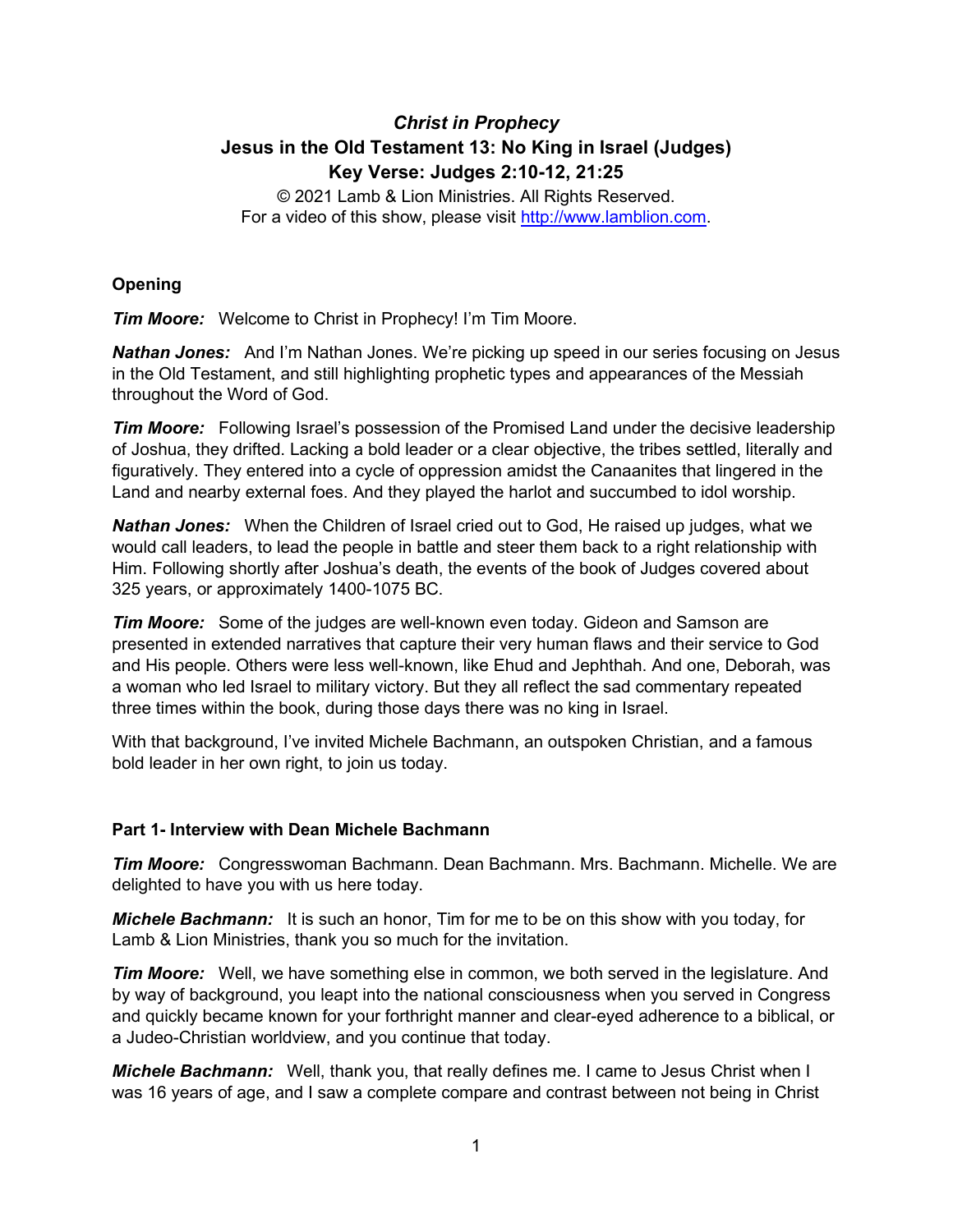and being in Christ. And so, for me I was so blessed because the Lord took me to understand what a biblical worldview is; the fact that the Bible touches every single area of life. I didn't intend to go onto politics, that was not my life work, but the Lord allowed me to go in that direction. And what helped me more than anything was having a solid understanding of the Scriptures and coupled with the fact that the Bible does have something to say about nearly every area of life. So, when I went into the United States Congress it wasn't hard for me to know how to vote, or where to stand on issues, because I had a framework of understanding what the Bible had to say about the many issues that came before the United States Congress.

*Nathan Jones:* Well, you are certainly so correct, the Bible is defiantly clear about giving guidelines that apply to every arena of our life. Now, sadly, it just seemed a few years ago, that arguments in Washington centered on issues that seemed quaint compared to today's battles. I mean they talked about taxes and fiscal policy, they talked about expansive government versus limited government, I mean these were age-old Democrat versus Republican questions. But now they can't agree on even words anymore. How do think we've gotten to this point?

*Michele Bachmann:* Well, it is really a moment of clarity. And the debate remains the same, but the definer is this: one particular political party looks to what I would call authoritarianism where the state has all power, all control. The other party tends to look at the individuals having liberty, but liberty under law where the people get to choose, they have a voice and a say on the issues, and how they want issues to work out, and also who they want to represent them. Not so with authoritarianism. Under authoritarianism there are a few people who think it is their opinion, their right, whatever they want is what the people should have to bear. It's a real complete contrast, a compare and contrast between authoritarianism where the state delivers all effective mandates, versus liberty under law where the people get to choose a form of government under the guidance of biblical standards.

*Tim Moore:* That is an excellent point because, yes, we choose liberty and freedom, but under the guidance, as you said of biblical standards. So, to follow up on that last question, there was once a broad consensus that our nation was founded on Judeo-Christian principles, and even that most of our founders were confessing Christians. But now, Barack Obama's statement seems all too fitting, "America is no longer a Christian nation." How do you respond to that?

*Michele Bachmann:* Well, when Barack Obama stated that America is no longer a Christian nation, it almost seemed like there was a sense of glee in the tone of his voice when he said that. That he was happy that that was happening. And in my opinion, and I said this when I was in the United States Congress at the time, the legacy of Barack Obama will be the establishment of lawlessness in the United States. Lawlessness is not the type of governance that is God's idea. God's idea is liberty under law, under biblical law. Lawlessness isn't serving anyone very well. We have a living laboratory just in the last year. If people recall what government was like under Donald Trump, and again, I'm not saying Donald Trump was perfect, he certainly wasn't, but America had its highest standard of living. Its greatest freedoms for Black Americans, Hispanic Americans. The highest standard of living, and freedom, and workforce participation happened under Donald Trump.

In less than ten months the United States has cratered and collapsed in almost every measure, and it is because of our form of governance. We went from liberty, personal choice under law, and today we are authoritarianism, where government makes mandates, they tell us what we have to do, and there is no getting away from it. What has that brought to us, Tim? That has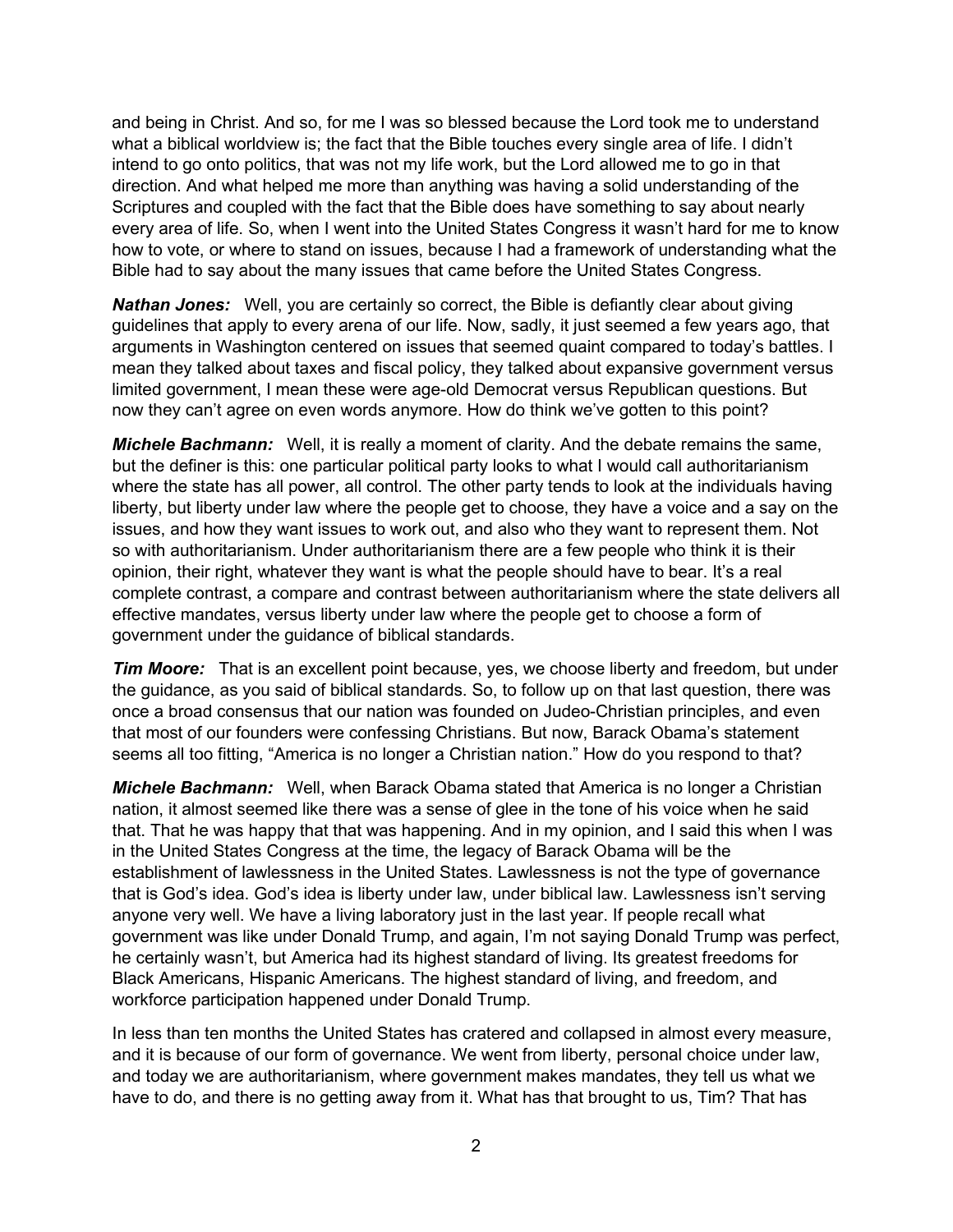made the American people poorer, we are sicker, we are less free, we have very little border enforcement, and we are wide open and vulnerable to attack. That's in less than ten months' time. It makes an incredible difference what type of governance we have, whether it is radical governmental authoritarianism versus liberty under biblical law. And I think if people had to choose today, they would choose liberty under biblical law, what we were enjoying more under Donald Trump than what we have today under Biden, which is direct-rank authoritarianism.

*Nathan Jones:* Well, the book of Judges repeatedly says over and over again that there was no king in Israel in those days. So, without the rule of law under God's anointed king, the nation descended into chaos. And ironically our society promotes unfettered liberty, and yet it is falling under increasing authoritarianism. Back in the days of the Judges the Children of Israel did evil in the sight of the Lord, they served the Baals and the Asheroth and they fell prey to the pagan people among them, and around them. They provoked to anger God who allowed them to endure punishment and persecution. And then He would raise up judges to deliver them from their misery, and steer them back toward faithfulness. And the tragic cycle just repeated over and over again. Will the human race ever learn?

*Michele Bachmann:* Well, clearly if you look at the Bible it seemed like the Children of Israel didn't seem to learn, they continued to repeat the mistakes and lessons. We are no different from the Children of Israel today, we continue to fall into sin and want what we want. But it is really true when you read through the course of the Old Testament you see, and you almost want to just shake the Israel people and say to them, "Why don't you just do what God said? Why don't you just obey? Your lives would have gone better. Your society would have been fruitful. You wouldn't have been scattered had you not been disobedience. Your nation would have thrived."

And of course, that is true for us today too. We probably have more rank, and disobedience from the things of God today, even during the times of the Israelites. It all comes down to this, it is the first commandment, who is God? Who will we serve this day? Joshua said, "Whom shall we serve this day?" Joshua said, "As for me and my house we will serve the Lord." When we as a nation choose God and choose to obey His Word then there is peace in the land, and there is blessing. And that is what we see in America today, because of our sin, because we choose our sin over obedience, that's why we are seeing the collapse of the United States today.

*Tim Moore:* We certainly are. In addition to men, God raised up a gifted woman to judge Israel, Deborah was a prophetess, in her own right, a wife, and a lady of great discernment. She called on Barak to lead an Israelite army into battle, but he refused to do so unless she joined him. And so, as Deborah foretold he would not receive the honor of leading the sons of Naphtali and Zebulun into battle. Congresswoman Bachmann, I've said that you are a modern-day Deborah. What does she represent to you even today?

*Michele Bachmann:* Well, thank you. I wish I could say that I was. I certainly don't feel that way. But what Deborah did in the Bible that was so profound is A she believed that God is who He says He is. And then she willingly obeyed and did exactly what He said. Deborah had no fear, she trusted the Lord. She trusted the consequences of what the Lord was calling her to do, because she knew that God's ways were good, and all together righteous. And so, she trusted Him no matter what. She was willing to trust God. She was willing to lead. And even the man who had the highest rank at the time, Barak, was not willing to truly trust the Lord, unless Deborah was with him. I think it is because he saw in Deborah faith, a profound faith, and a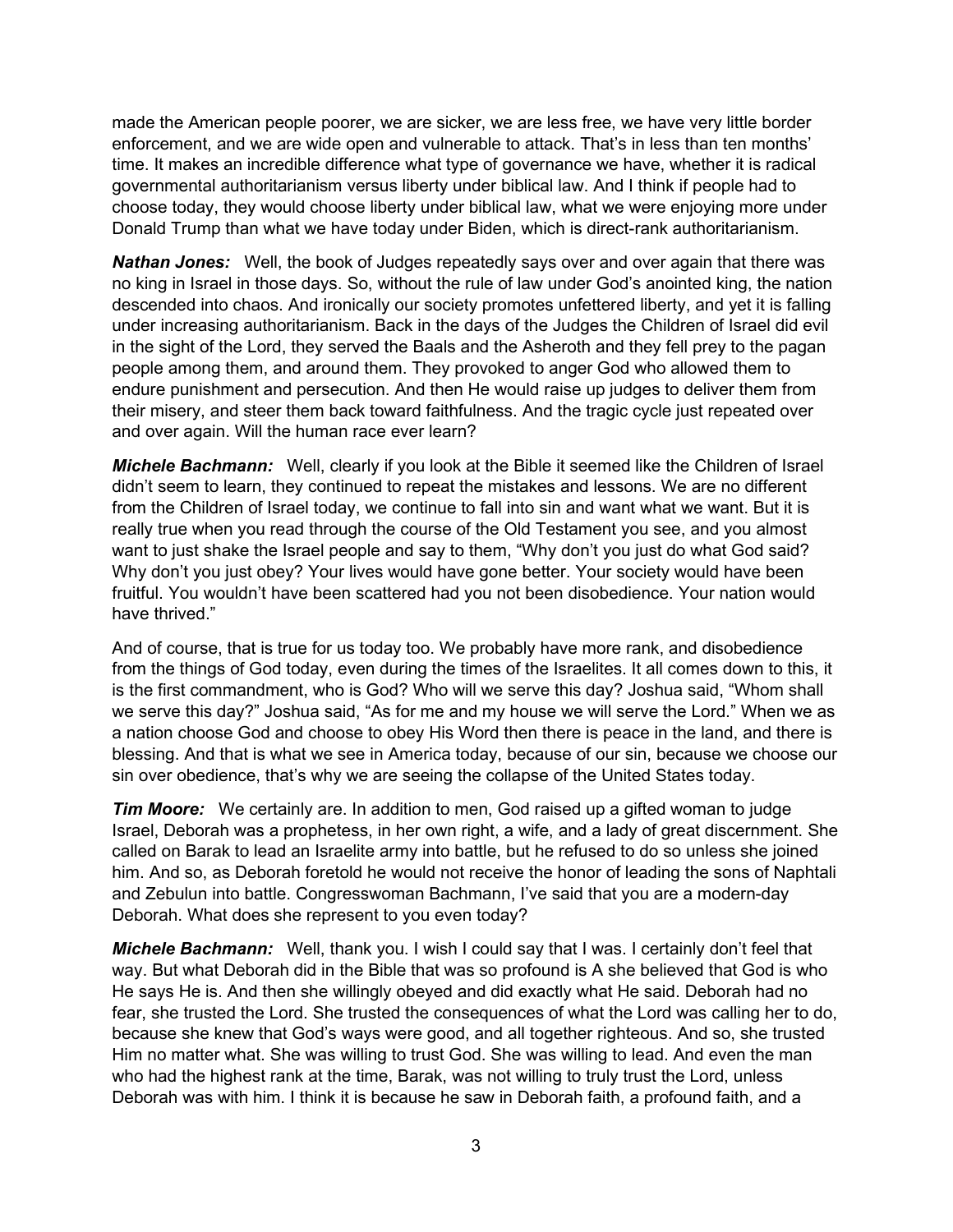trust, and a belief in the righteousness and might of God. We see that in various characters in the Bible. When faith in God is paramount, that's when victory comes. And even though today in America we are in extremely difficult times, its imperative that we know God, believe God, trust God, that's our opportunity for the greatest outcome in the United States. Trusting in the Lord our God and obeying His Word.

*Nathan Jones:* Amen! She really hit the nail on the head!

*Tim Moore:* She sure did!

*Nathan Jones:* Well, there was another woman featured prominently in that story. If we go to it Sisera, the commander of the Canaanite army, he fled when the Lord routed his chariot-based army. And he encountered a woman, who's named Jael. She was a woman of great resolve. She was the wife of Heber the Kenite. And she invited Sisera into her tent. Tell us the rest of that story if you would.

*Michele Bachmann:* Well, she was an extremely brave woman, I am not sure that I could have done what she did. Sisera was the leader of the enemy army, the enemy that was killing the Israelites. But she invited this ruthless, blood-thirsty leader into her tent. She was very wise, she gave him warm milk to drink, he was exhausted so she gave him comfort food. And then when he was resting she took a tent peg in her left hand, and a hammer in the right hand and she drove the tent peg through his temple, and ultimately killed him and rescued the Israel people from this ruthless army, because she took out the ruthless army's commander, Sisera.

Well, she was absolutely remarkable, an extremely brave woman, but she trusted in the Lord, and she also understood the threat that Sisera was to the Israelite people. He was an existential threat; he had the power to wipe them out. So, it was either Sisera would prevail, or the Israelite people would prevail. She took what she had within her power, something very simple inviting him into her tent, giving him comfort food. And then taking what she had in her hands a tent peg and a hammer, and she solved the problem. An incredibly brave, courageous woman.

*Tim Moore:* She certainly was. Scripture is filled with incredibly brave, and discerning women. We could talk about Rahab, and Ruth, and Lydia, and Mary, the mother of Jesus. So many times, God has raised up women to serve in mighty ways, and He still does.

Another famous judge who seemed wholly inadequate for the call on his life, was Gideon. As a matter of fact, when God called Gideon to lead His people, the Lord greeted him with a salutation that smacks of sarcasm but was actually intended to encourage him. What did the Lord say?

*Michele Bachmann:* The angel of the Lord appeared to Gideon, and he was down in the bottom of a winepress, he was grinding out grain because he didn't want the Midianites to steal the grain. And the angel of the Lord said to him, "Oh, mighty warrior." So, in that posture when Gideon was in that posture he didn't look particularly mighty, but the Lord saw in Gideon that he could be a mighty warrior.

*Nathan Jones:* Yes, ma'am. And so many times today He raises up individuals and calls them to tasks and challenges that are far beyond their abilities, because only through the power of God and the Holy Spirit can they actually rise to that challenge. Well, Gideon grew eventually to exhibit tactical prowess in battle, and he certainly didn't seem to be a mighty warrior at first did he?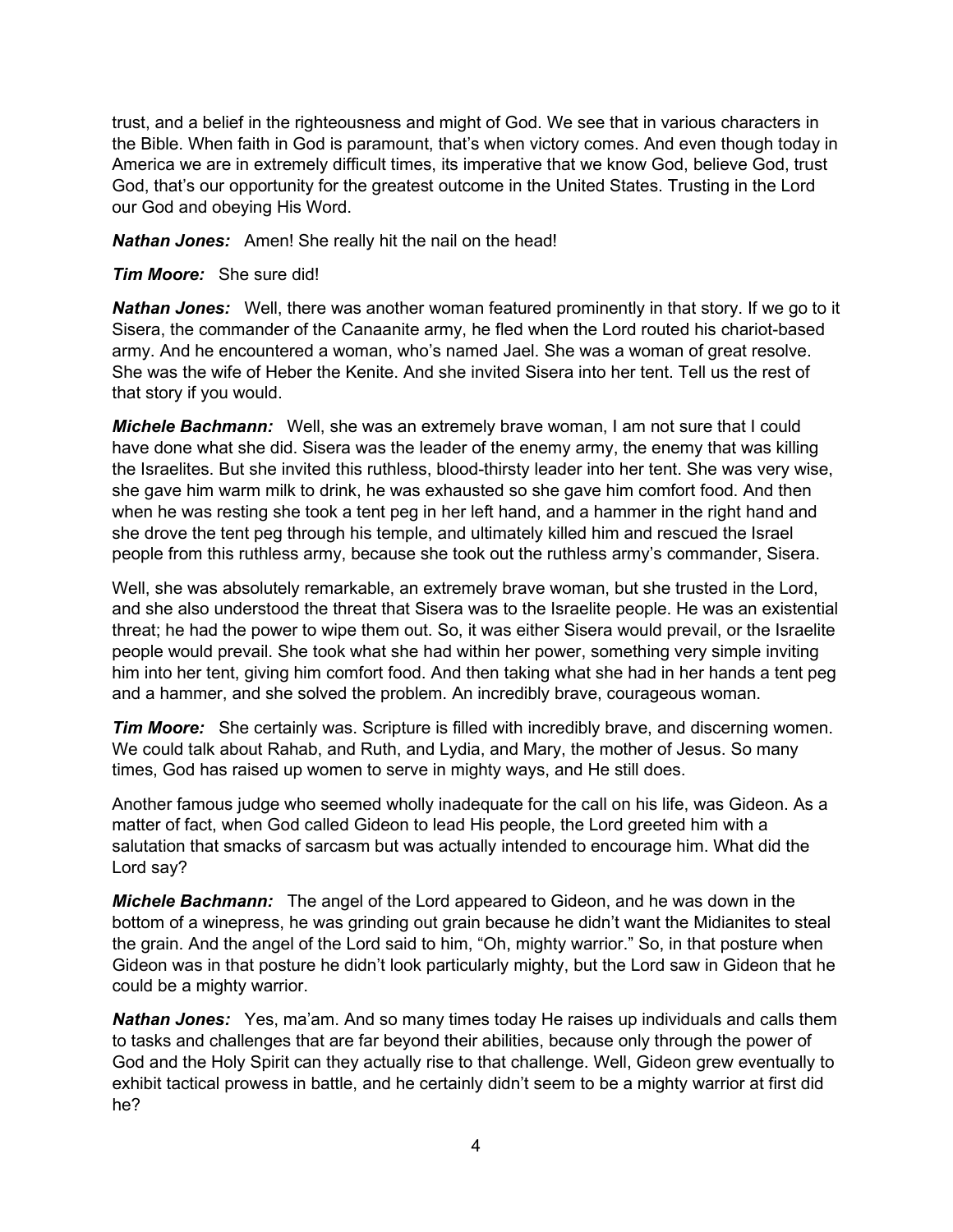*Michele Bachmann:* No, he wasn't. As even he said back to the angel of the Lord, "Wait a minute! I come from the least tribe in Israel, and I'm the weakest, I'm the weakest clan in all of Israel. So, he was saying to the Lord, "I think you've got the wrong guy. I'm the weakest link here. Why are you coming to me?" And yet, he recognized who the angel of the Lord was. And when he recognized who the angel of the Lord was, the first thing he did is prepare an offering to the Lord. He gave that offering to the Lord. The Lord received that offering. And the next thing Gideon did was build an altar to the Lord. So, he had the right response. He recognized who God was. He worshipped God. He trusted God. He obeyed God, every step of the way. And through this weakest man in Israel, God delivered the whole nation.

And that is what it says to each one of us, it isn't our might, it isn't our power, it isn't our strength, it isn't that we are the biggest, the tallest, the best looking, the smartest, the richest, the most clever, it's usually He chooses the least obvious person to lead. He's looking for, just like King David, someone who has a heart after God, someone who will obey. Surely, Jael obeyed. Surely, Deborah obeyed, and Gideon obeyed.

*Tim Moore:* I appreciate you saying that, "He chooses the foolish things of the world to confound the wise, and the weak things to shame the strong." We could also delve into the life of Samson, a tragic hero if ever there was one. But that is not our focus in this series. Our goal is to highlight Jesus Christ in the Old Testament. Where do you think He appears in the book of Judges?

*Michele Bachmann:* Well, in the book of Judges, clearly with the story of Gideon for instance, it was an angel of the Lord that appeared to Gideon. It doesn't give a name to the angel, like Michael or Gabriel, or anything else, and the fact that Gideon worshipped the angel of the Lord and built an altar to the angel of the Lord, and the angel of the Lord did not say, "Don't bow down. Don't give me this offering." The angel received it. That says to me that that angel of the Lord was in fact Jesus Christ. That God Himself appeared. Because it was a human being that Gideon was looking at. Human being in the sense that it was an image and likeness of an angel.

*Nathan Jones:* Amen. That was beautifully said. Well, how else does the book of Judges highlight Jesus as the Messiah who would come, and is coming again?

*Michele Bachmann:* Well, I think in the book of Judges, what we see is that men continually over, and over, sinned in Israel, and yet, God always came to rescue. We know from the Bible that Jesus will come again. Ultimately one day He will come to ultimately rescue us from this earth. That is what the book of Judges says to me. We can trust in this God who will never abandon us here on this earth. He's made a way of escape. And He will come back and we can rest in assurance in His loving arms. Not in a king, but in a Christ, in our Messiah, the One who loves us and gave Himself for us.

*Tim Moore:* Dean Bachmann I could not improve upon your words at all. Still, Michele there are many people who are losing hope as darkness seems to be descending even in the land of the free, and the home of the brave. You have been an inspiration to so many, not only because of your elected service, and boldness in standing for biblical truth, but also in your role as a foster mother, and as a supporter of Israel, and proclaimer of the Lord's soon return. What gives you hope? Or more specifically who gives you hope?

*Michele Bachmann:* What gives me hope more than anything is the Word of God. And as I look at this society collapsing around us, and the loss of freedom, not just here in the United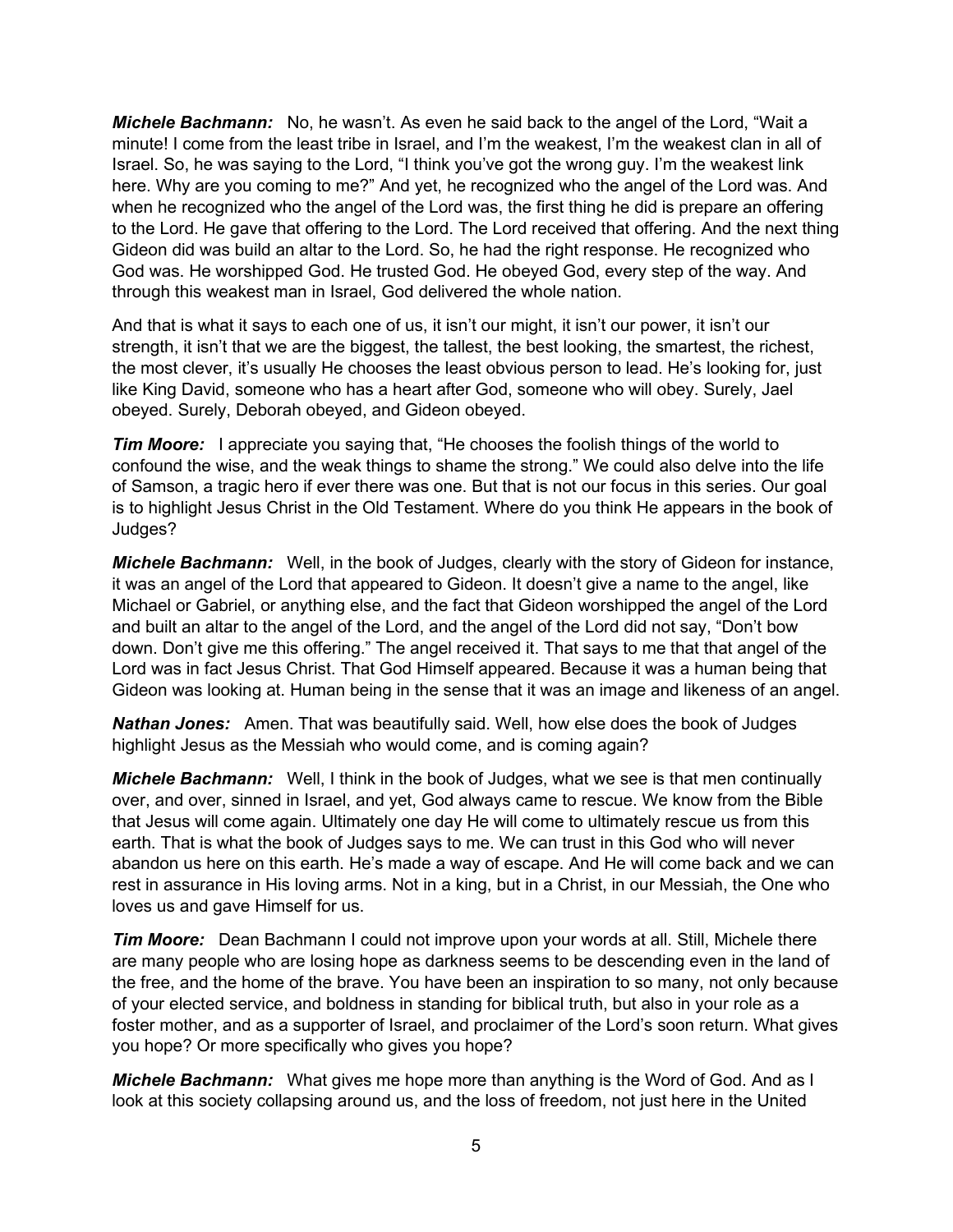States but globally. We are seeing events unlike anything that has ever been seen in world history. Just knowing the fact that the modern Jewish State in accordance with Scripture is back where the Bible said it would be. The fact that Jerusalem is back in the control of the Jewish people. As we look at all of these global events occurring, this tells us that Jesus is even at the door, His return draws neigh. So, where should we be? The Scripture is clear, we need to be like the ten virgins with our lamps full. We need to be filled with the oil of the Holy Spirit. We need to be occupying until He comes. We need to be understanding the Scripture and living it out and proclaiming that the soon and coming King will be here, that the hour is at hand. That the fig leaf, the leaf is already budding. And, so, this is the most exciting time in all of history to be alive. Rather than being fearful at the collapse that we see around us, we should rejoice because our redemption, in that our Lord is coming back soon. We need to be ready, and we need to proclaim His Word so that those around us will be saved and be ready to meet our soon and coming King.

*Tim Moore:* Amen, and amen. You sound a lot like our mutual friend, Jan Markell, who says, "The world isn't so much falling apart, as the pieces are falling in place." Pointing to the soon return of Jesus Christ. Congresswoman Bachmann, Dean Bachmann, Michele, thank you very much for joining us today, taking the time. I'm so glad that the Lord is raising up Deborahs to serve Him, and to lead with boldness and conviction. And I pray that He will continues to touch many lives through your continuing service.

*Michele Bachmann:* Thank you. I just want to tell everyone, don't delay, He's coming soon, receive Him as Lord today.

*Tim Moore:* Amen and maranatha.

### **Part 2- Signs of the Times- Awaiting the Kingdom**

*Tim Moore:* The indictment against Israel is summed up in the book of Judges as, "There was no king in Israel, every man did what was right in his own eyes."

God's Word is clear that the LORD has ordained government to serve His purposes, and to restrain unfettered chaos. Governments and leaders are raised up to execute justice on the earth, imperfect as it is. They are charged with protecting their citizens and ensuring that people are able to live in relative peace and safety. In Romans 13, Paul emphasizes the proper role of government and even says that "rulers are servants of God." That is certainly the ideal.

Throughout most of its history, America has touted its own form of government. Independence Day was commemorated not merely as the nation's birthday, but also as a celebration of our Constitutional Republic.

Certainly, of all the forms of government on the earth, the "American experiment" has led to blessing beyond measure. Compared to dictatorships, communism, socialism, oligarchies, hereditary monarchies, or the unattainable pure democracy, our Republic has proven to be the best over time.

But why was America blessed? Simply because of our form of government? No.

American government, and the ordered liberty our founders sought to establish was the direct result of a Christian foundation. It is a truism that government is downstream of culture. James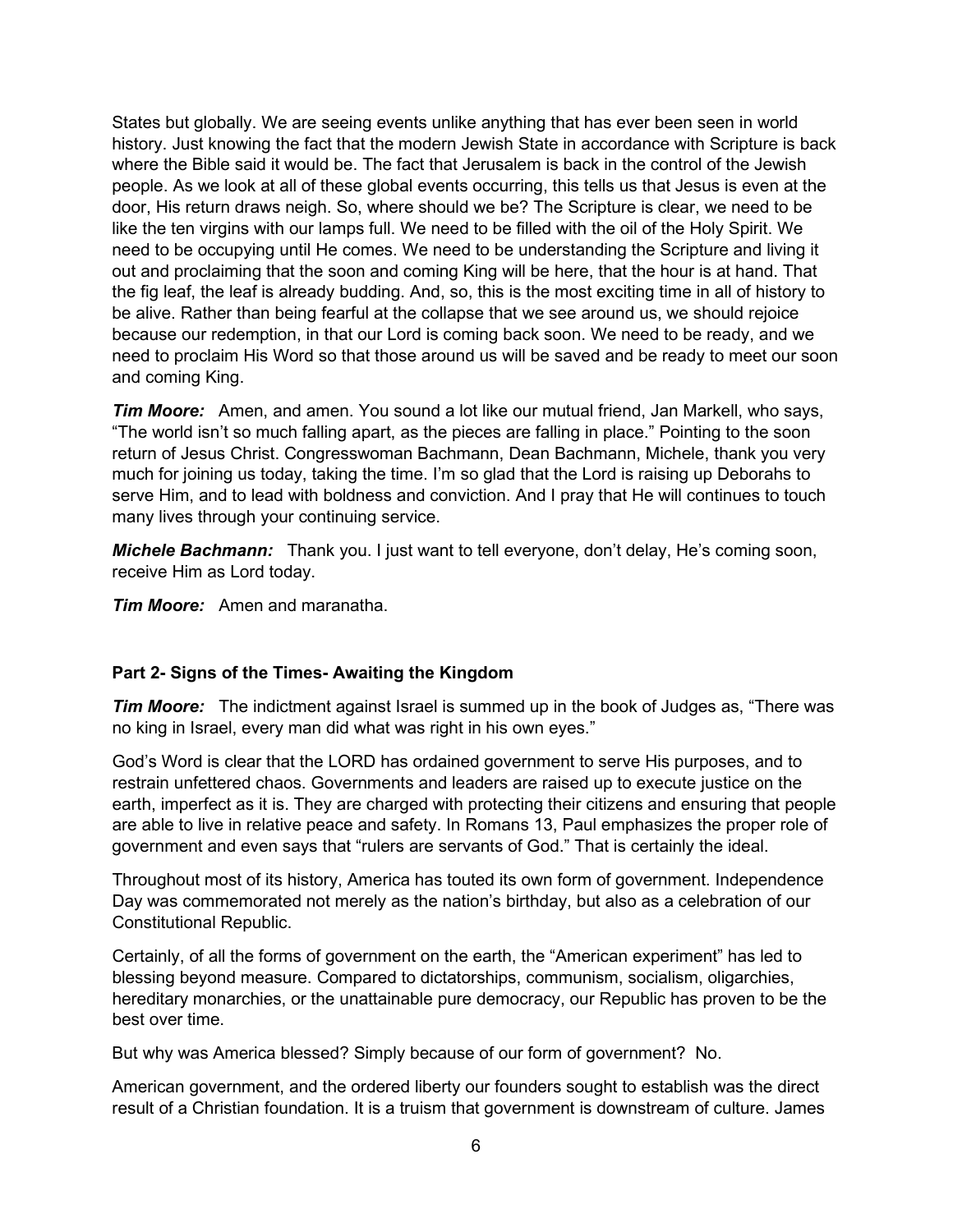Madison, who wrote the Constitution recognized this fact and said, "But what is government itself, but the greatest of all reflections on human nature?"

John Adams, the second president, said, "We have no government armed with power capable of contending with human passions unbridled by morality and religion. Avarice, ambition, revenge, or gallantry would break the strongest cords of our Constitution as a whale goes through a net. Our Constitution was made only for a moral and religious people. It is wholly inadequate to the government of any other."

And Adams was not referring to any generic religion. He and the other Founders had only Christianity in mind as the basis for enlightened morality.

Regarding the Constitution, Madison said it requires "sufficient virtue among men for selfgovernment," otherwise, "nothing less than the chains of despotism can restrain them from destroying and devouring one another." His words ring prophetic in light of our current state.

Robert George, a Conservative political philosopher, put it this way, "People lacking in virtue can be counted on to trade liberty for protection, for financial or personal security, for comfort, for having their problems solved quickly. And there will always be people occupying or standing for public office who will be happy to offer the deal."

American Exceptionalism is embraced by many Christian patriots in this nation, but prophecy teacher Ed Hindson made a keen observation. "In no other country do Christians ask, 'Where does my country fit in Bible prophecy?' Only in America does our biblical understanding get so entangled with our national identity."

Ordered liberty is the birthright of every American. It must never be traded for what amounts to a single meal of lentil stew.

In the even bigger picture, we must not become so enamored with our form of government. As Christians, we look forward to living under the reign of a King. May He rule in our lives even now.

#### **Part 3- How Then Shall We Live? Judge Not!**

*Nathan Jones:* Many Christians consider John 3:16 to be the core message of the Gospel. "For God so loved the World that He sent His only begotten Son, that whosoever believes in Him shall not perish, but have eternal life."

But outside evangelical circles, the verse cited more than any other is Matthew 7:1, "Do not judge so that you will not be judged."

Although the book of Judges has to do with the national leaders God raised up to deliver the children of Israel before He anointed a king over them, we tend to think of the word in the context of criticizing or condemning. Jesus would caution us against the first action and prohibit the second. Callous criticism tears down instead of building up. And, daring to condemn, outside of very limited scriptural or legal parameters risks taking on the role of God Almighty.

But Christians are called to be discerning. In the latter half of the same chapter in Matthew, Jesus warned His disciples to beware of false prophets, who "inwardly are ravenous wolves."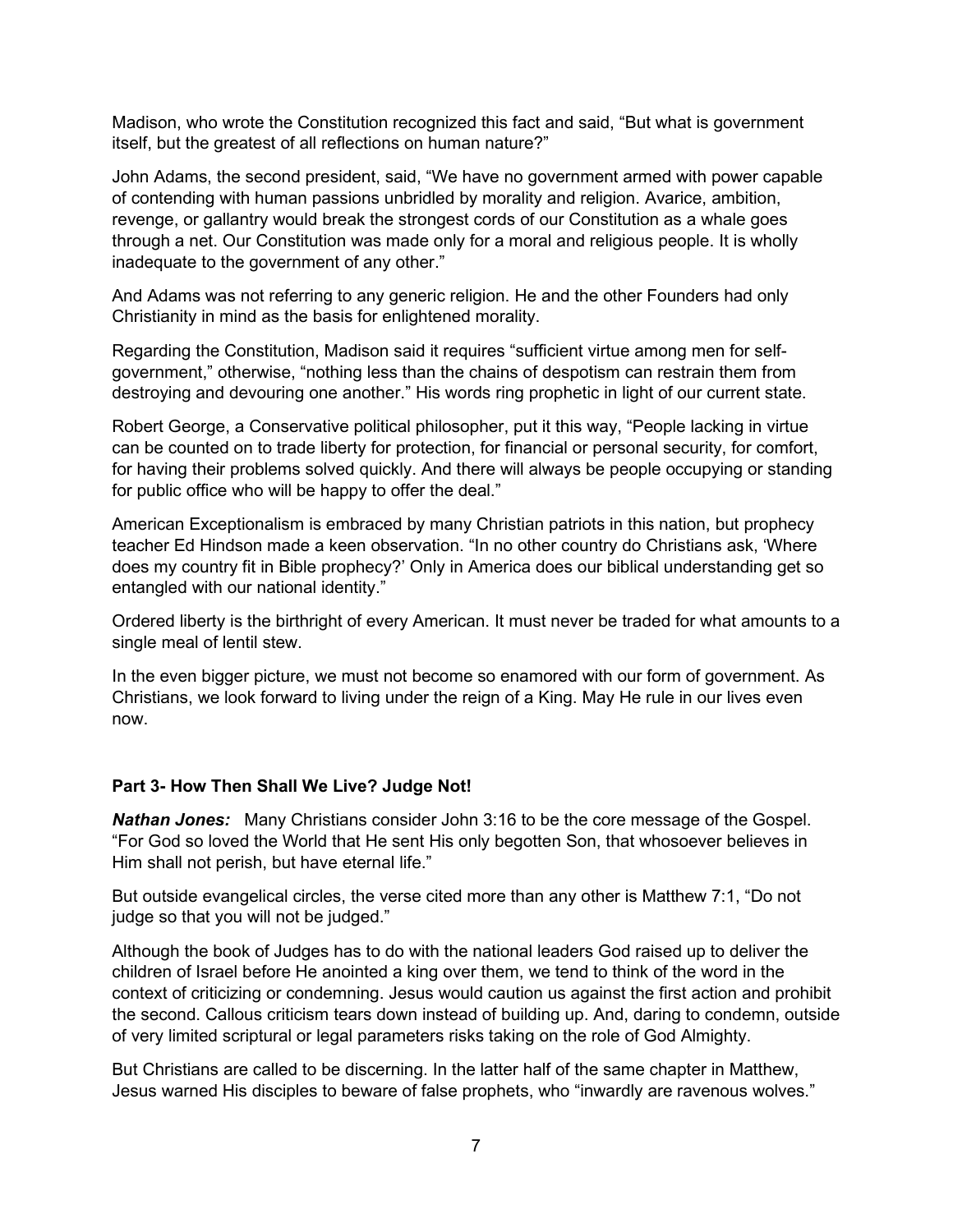He said that we will "know them by their fruit." Such recognition requires holy discernment. And similarly, in John 13:35 He says that all men will know that we are His disciples "if we have love for one another." The expectation for discernment in this case extends even to unbelievers, but with the purpose of pointing them to the One whose love flows through us.

It is wrongminded and off-putting to be judgmental; but it is spiritually immature to be undiscerning. Especially as our culture rejects its own Christian heritage, we must be "shrewd as serpents and innocent as doves," particularly because Christ sends us out as sheep in the midst of wolves.

Without glorified hearts and minds yet ourselves, how do we strike the right balance in the midst of a darkening world? Well, here is where we must pray for wisdom and allow the Holy Spirit to guide us into all truth.

Red Green may have offered encouragement by saying, "Remember, I'm pulling for you," but we are praying for you!

#### **Part 4**

*Nathan Jones:* Judges reads like a repeated tragedy, doesn't it?

*Tim Moore:* It really does. And you know the sad reality is like any fictional tragedy Israel did not have to languish for hundreds of years. It could have been different for them.

*Nathan Jones:* We can only wonder what kind of blessings the Lord would have poured down on the Children of Israel had they remained faithful to Him. If they had obeyed Him and driven out the evil Canaanites, they would have thrived in ways, well, we can only imagine.

*Tim Moore:* Yes, but that's also true for each of us as individuals. How much hardship comes into our lives because we stray from Jesus, wandering away from the One Who wants to bless us?

*Nathan Jones:* Are you saying then that we'll never have any trouble in this world if we are Christians?

*Tim Moore:* No, of course not. You know, Jesus was one with the Father, and all-powerful in His own right, and yet He suffered in this world. Paul and the other apostles, filled with the Holy Spirit and obedient to their calling, also suffered for the cause of Christ. Jesus told us, this would be so.

**Nathan Jones:** Exactly. Know, folks, the tragic drift of the Israelites in the book of Judges is summed up in our two key verses this week: Judges 2:10-12 and 21:25. You can read much more in our Key Verse Commentary on our christinprophecy website. But suffice it to say that those verses are keenly relevant to us today.

*Tim Moore:* They certainly are. And we do hope that you are visiting our website to dig deeper each week as we explain our key verses, and even highlight some other important verses from each book of the Old Testament. As we close out this episode we would like to invite you to join us in the coming year as a Prophecy Partner. For only \$25 a month you can help us proclaim the soon return of Jesus Christ.